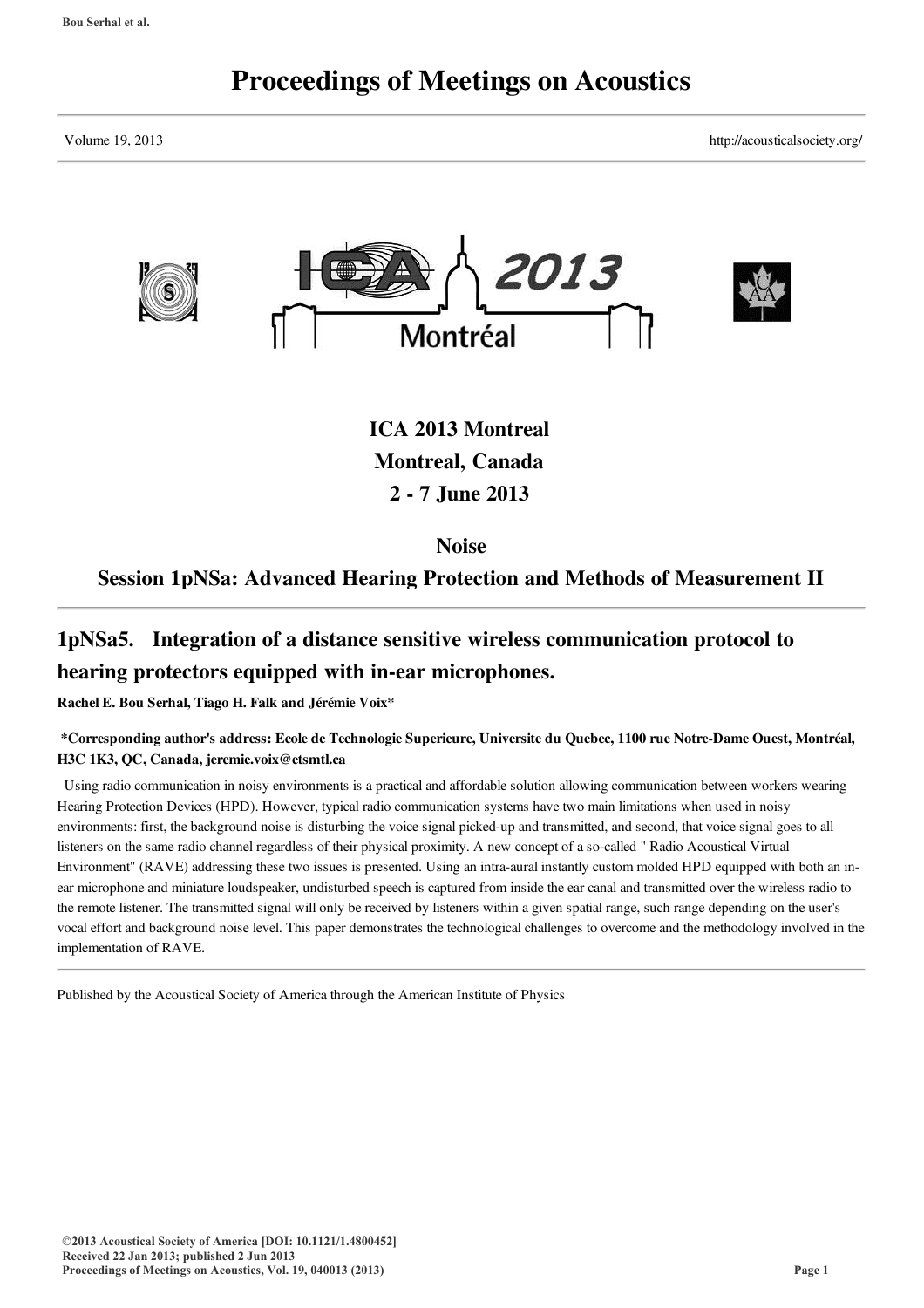#### **INTRODUCTION**

Hearing protection has been widely discussed and researched. Several Hearing Protection Devices (HPD) have been developed to protect workers' hearing from noisy environments. HPDs come in several different shapes and sizes and can be made from a variety of materials. The two main types of HPDs are intra-aural i.e. earplugs, and supra-aural i.e. earmuffs (Berger, 2003). Depending on the type of HPD worn, as well as, the spectrum of the noise and the wearer's hearing ability, wearing HPDs could limit communication (Berger, 2003). Good communication in a work environment is vital. Unfortunately, workers must make compromises between protecting their hearing and maintaining good communication. There are several different ways that are used to communicate in noise, one could:

- a) Remove the HPD: get closer to a listener and adjust vocal effort to communicate
- b) Use passively filtered HPD: flat attenuation HPDs could be beneficial for speech communication as they do not attenuate high frequencies as much as other HPDs.
- c) Use a hand-held radio device: use of a walkie-talkie allows for distance communication with multiple people while remaining stationary (with HPDs or without).
- d) Use of a communication headset: usually an earmuff with a miniature loudspeaker and an external boom microphone. The voice picked up by the boom microphone is transmitted through either a wired or wireless network to a remote listener.

Although these techniques are feasible and commonly utilized, their performance is unsatisfactory. Removing an HPD to communicate is counter-productive, potentially harmful to the worker's hearing and requires the workers to be in close proximity. Passively filtered HPDs do not require the user to remove the HPD for communication, but the speaker must still be in close range for the listeners to understand. As a result of the excessive levels of background noise, the persons communicating will naturally increase their vocal effort to compensate for such conditions in comparison to a quite environment. Using a hand-held radio overcomes the problem of proximity but still requires the removal of the HPD. The best current alternative is the use of HPDs that are equipped with an external microphone called a boom microphone and connected to a personal radio system. Although a step in the right direction, these headsets still present the following inconvenience: the external microphone will not only pick up the user's voice but background noise as well, which dramatically affects intelligibility.

Another issue associated with using any kind of radio transmitter, is that it does not distinguish a receiver and all communication is sent to everyone on the same radio channel. Thus, the users' radio is often flooded with irrelevant conversation that could be annoying and somewhat loud and thus contributing to the noise dose. Clearly there is a need for a device that provides good noise attenuation as well as good communication without compromising the performance of one or the other.

#### **Proposed Approach**

We propose a new concept called "Radio Acoustical Virtual Environment" (RAVE) in which workers in noisy environments can achieve intelligible communication without hindering their hearing protection. RAVE uses an advanced intra-aural instantly custom molded HPD, shown in Figure 1, equipped with an In-Ear Microphone (IEM), a miniature loudspeaker, a Digital Signal Processor (DSP), an Outer-Ear Microphone (OEM) and Wireless Radio (WR) capabilities. Such a device can capture a somewhat undisturbed speech signal from inside the ear (referred to as IEM speech). Because the signal captured originates from bone conducted vibrations, it lacks higher frequencies. Thus, the IEM signal must first be enhanced in its high frequency content. Once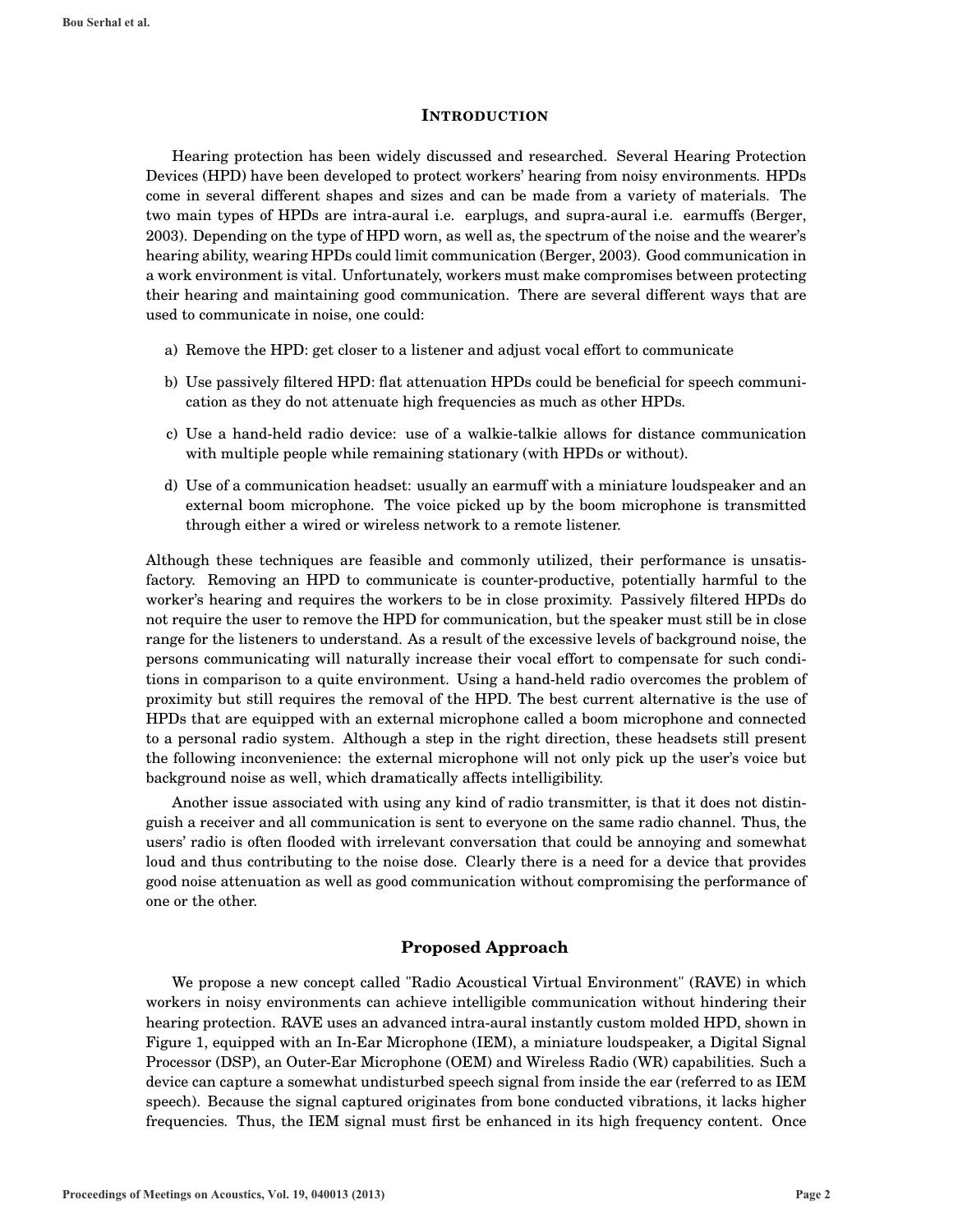enhanced, the IEM signal is coded and sent to an appropriate radius of listeners based on the acoustical features of the produced speech and the level of background noise.

This paper introduces the design of RAVE and the methodology involved in realizing such a protocol. The next section discusses different techniques available for the enhancement of the IEM speech signal followed by the concept of vocal effort coding. Then we discuss the envisioned experimental work required to obtain RAVE and the final section presents our conclusions.



**FIGURE 1:** Overview of digital custom earpiece (a), its electroacoustical components (b), and equivalent schematic (c).

#### **ENHANCEMENT OF THE IEM SPEECH**

When speech is captured conventionally (with a boom microphone), to be sent over a radio network in a noisy environment, it is disturbed and contains the noise picked up by the exposed microphone, even when using a directional microphone. On the other hand, capturing speech from inside the protected ear allows for the transmission of a less-disturbed speech signal that will not require extra de-noising usually achieved by the electronics within the radio. When the ear canal is blocked by an in-ear device, there is a regeneration of the speech inside the ear canal and one experiences what is called the occlusion effect (Berger, 2003). The occlusion effect allows for the capturing of speech inside the ear, which is useful in noisy environments. Because of cranial bone conduction, this signal is "boomy", containing most of its energy in the lower frequencies while missing important high frequency content (Bernier and Voix, 2010). The difference between the frequency content of the IEM speech and the OEM speech (referred to as REF) of the utterance  $\sqrt{u}$ , for a male speaker, is demonstrated in Figure 2. In Figure 2, we notice that above 1.8 kHz, the IEM signal is missing important high frequency content. As a consequence of the IEM signal's limited bandwidth, fricative consonants such as /s/ and /f/, and nasals such as /n/ and /m/ are unintelligible. The IEM signal is thus perceived as having lower quality and intelligibility than "free air speech", or speech that is recorded near the mouth. To solve this, the IEM signal could be expanded using Bandwidth Extension (BWE) of the speech signal as will be reviewed in the next section.



**FIGURE 2:** IEM vs. REF spectral envelopes of the utterance /u/ from the word 'canoe', showing the increased low frequency content and the missing high frequency content.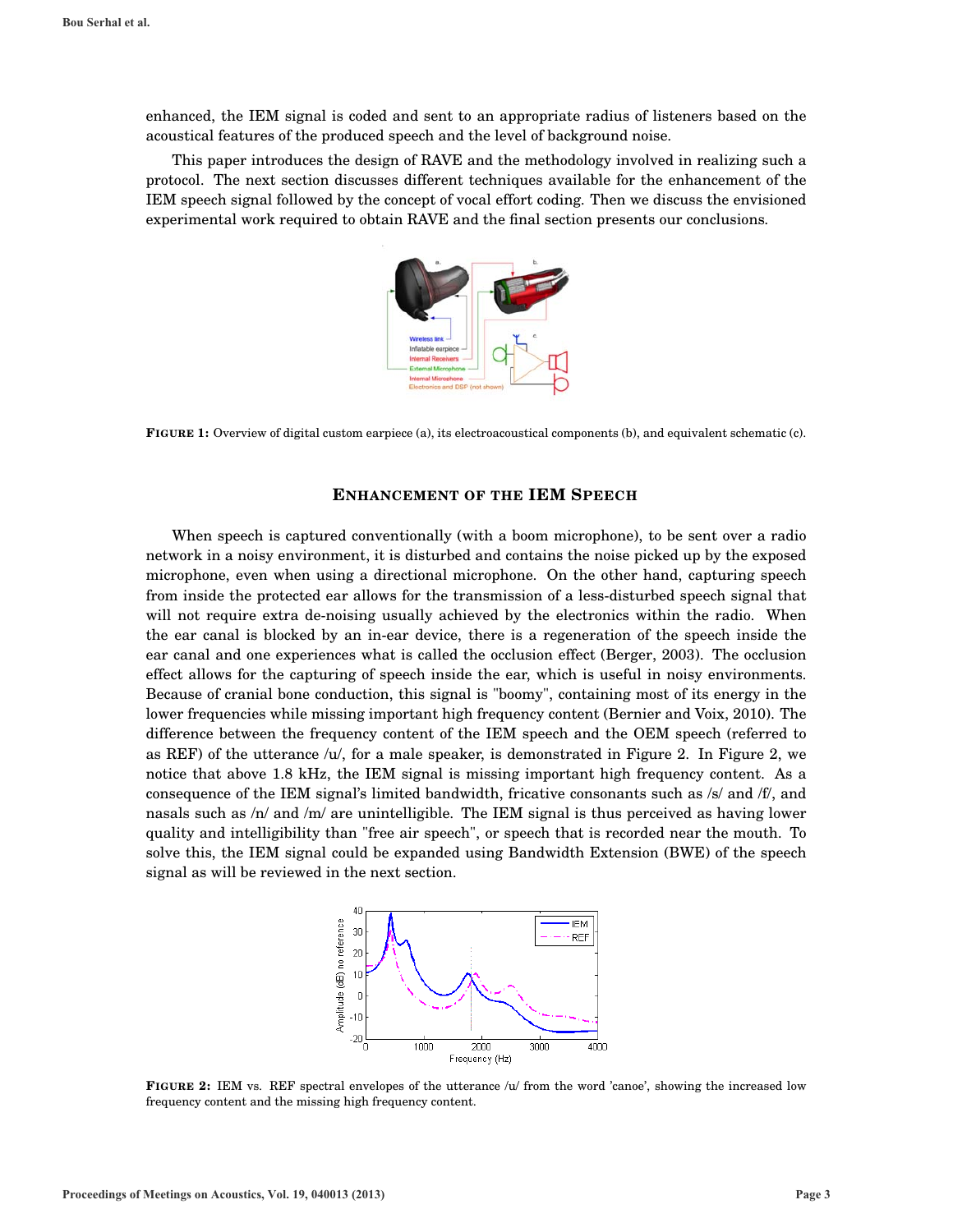#### **Bandwidth Extension (BWE)**

In this section, we introduce some BWE techniques commonly utilized in the field of speech signal processing (a good reference of common speech terms can be found in (O'shaughnessy, 2000)). Many different BWE techniques exist, and the proper choice depends on the desired results and available resources. BWE can range from spectral estimation and expansion through excitation signal extension, to Vector Quantization (VQ) and codebook mapping. Iser et al. give a good review of the basics of such techniques (Iser, Bernd *et al.*, 2008). In the past, the need for BWE arose because of the limited bandwidth of the telephone network. The narrow bandwidth of a telephone is about 3.5 kHz leaving some significant parts of human speech unrepresented. In this context, wideband signals refer to signals that can represent the entire vocal range while narrowband signals can only represent a limited part of the vocal range. With access to an IEM and an OEM, BWE can be used for our purposes by treating the IEM signal as the narrowband signal and the free-air speech captured by the OEM as the wideband signal.

One BWE technique is *excitation signal extension*. This technique involves three main procedures: *envelope extraction*, *excitation signal extraction*, and *excitation signal extension* (Iser, Bernd *et al.*, 2008). The envelope extraction technique depends on the Linear Predictive Coding (LPC) analysis of the narrowband signal. The excitation signal extraction and extension could be done using several methods: non-linear characteristics approach, spectral shifting approach and the function generator approach. Another way BWE can be achieved, is by *wideband spectral envelope expansion*. To estimate the wideband spectral envelope, several methods are available, such as neural networks, linear mapping, and codebooks (Iser, Bernd *et al.*, 2008). Statistically based methods also exist, such as the statistical recovery function used by Cheng et al. (Cheng *et al.*, 1994), and Gaussian Mixture Models (GMM) (Park and Kim, 2000). Wideband spectral envelope estimation differs from excitation signal extension in that it requires a training data set. While only the narrowband input is required for excitation signal extension, the estimation of the wideband spectral envelope requires a sufficiently large training data set that contains the desired sampling rate and bandwidth (Iser, Bernd *et al.*, 2008).

With all these available techniques, listed in Figure 3, it is important to assess the resources available to choose a practical and efficient technique with good performance. Some things to consider are the computational complexity and cost of the algorithm, power consumption and whether the algorithm will be speaker dependent or speaker independent. *Excitation signal extension* and *spectral envelope expansion* could be used for speaker independent BWE. Quality may be increased with speaker dependent techniques using spectral envelope expansion at the cost of some practicality. When speaker dependent algorithms are used the user must train the algorithm. Although speaker dependent algorithms may lead to better quality reconstructed speech, they are less robust when compared to speaker independent algorithms. Small variations in speech for instance, caused by a common cold, may lead to undesirable results. This could be palliated by making the algorithm re-trainable. However, this is impractical and may lead users to abandoning the use of the device. It is thus important to evaluate such adverse effects and assure that the BWE algorithm used is practical, efficient, and reliable.

#### **VOCAL EFFORT CODING**

In this section we discuss the various vocal modes and their relationship with physical distance between a speaker and a listener. Naturally, human beings adjust their vocal effort to compensate for changes in their environment. One can whisper a confidential message, call out for a meeting or shout out for help. It is important to distinguish "vocal effort" from "vocal level". The latter suggests a change in Sound-Pressure Level (SPL) while vocal effort involves a lot more than just changes in SPL (Traunmüller and Eriksson, 2000). Zhang et al. (2007) classified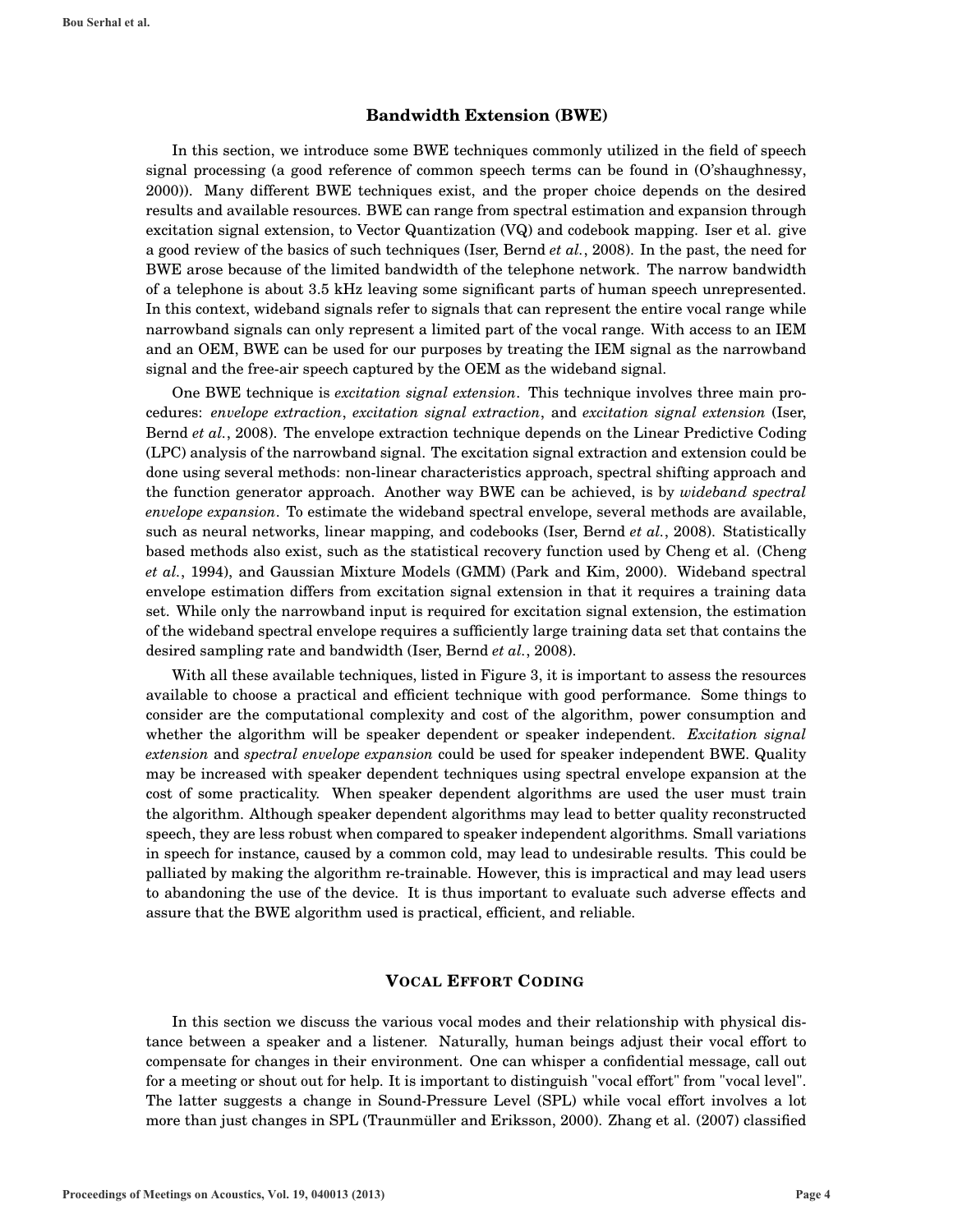

**FIGURE 3:** Classification of different bandwidth extension techiniques applicable to in-ear microphone signal pickup inside workers' ears.

5 speech modes: (1) whispered, (2) soft, (3) neutral, (4) loud, and (5) shouted. Each of these speech modes is characterized by its deviations from the neutral speaking condition. Many studies have been done to characterize each speech mode as to enhance speaker recognition systems and other applications. In particular, whispered and shouted speech require the most dramatic change in excitation (Zhang and Hansen, 2007) and have thus received a lot of attention. Our interest lies mostly with the shouted speech mode and the changes in acoustical features that occur.

As documented by many, as the vocal effort increases so does the fundamental frequency, *F0*. Another widely accepted change in the formants is the increase of the first formant, *F1* (Liénard and Di Benedetto, 1999) (Elliot, 2000) (Garnier *et al.*, 2008). Liénard and Di Benedetto (1999), however, also claim an increase in the second formant, *F2*, for females but this has not yet been widely accepted. Shouted sentences have increased initial *F0* slope but a decreased final *F0* (Fux *et al.*, 2011) and a decreased spectral slope (Zhang and Hansen, 2007). They are longer in duration which is caused by longer word duration, but have a decreased silence duration (Zhang and Hansen, 2007). Typically, shouted speech is detected based on *F0*, *F1* and the spectral tilt (Nanjo *et al.*, 2009). A summary of these changes can be seen in Table 1.

Traunmüller et al. describe vocal effort as *"the quantity that ordinary speakers vary when they adapt their speech to the demands of an increased or decreased communication distance"* (Traunmüller and Eriksson, 2000). As distance increases so does the vocal effort. In fact, Brungart et al. report that as distance doubles the intensity increases by 8 dB, while Liénard et al. report that *F0* increases at 3.5 Hz/dB (Fux *et al.*, 2011) (Liénard and Di Benedetto, 1999). Distance, however, is not the only time we adjust our vocal effort. When our ability to hear our own voice changes, as a result of background noise for example, our vocal effort changes (Junqua, 1993). This is known as the *Lombard* effect. Although Lombard speech may share some characteristics with shouted speech, it is unique and cannot be treated the same way as shouted speech. Speakers vary their vocal effort based on the spectrotemporal properties of the background noise. In fact, significant differences of adjustments in the presence of white noise and babble noise have been reported (Traunmüller and Eriksson, 2000). A summary of the acoustical changes cause by Lombard speech as found by Junqua (1993) is shown in Table 1 .

When wearing HPDs, the Lombard effect is also a contributing factor in decreased speech intelligibility, from the perspective of both the speaker and the listener. Wearing hearing protection in noise not only affects the way speech is heard, it changes the way speech is produced. At the speaking end, Tufts and Frank (2003) studied the differences in speech acoustics when produced in noise while wearing hearing protection. For people with normal hearing, the level of adjustment in vocal effort as the level of noise increased was less when hearing protection was worn than without. As the level of noise increased from 60 dB to 100 dB SPL, speakers not wearing hearing protection increased their speaking leved by about 40dB, while those wearing hearing protection increased their vocal level by only 3 dB to 15 dB (Tufts and Frank, 2003). At the hearing end, studies by Candido Fernandes (2003) report that in environments with +5 dB Signal-to-Noise Ratio (SNR) and +10 dB SNR , wearing hearing protection decreases the intelligi-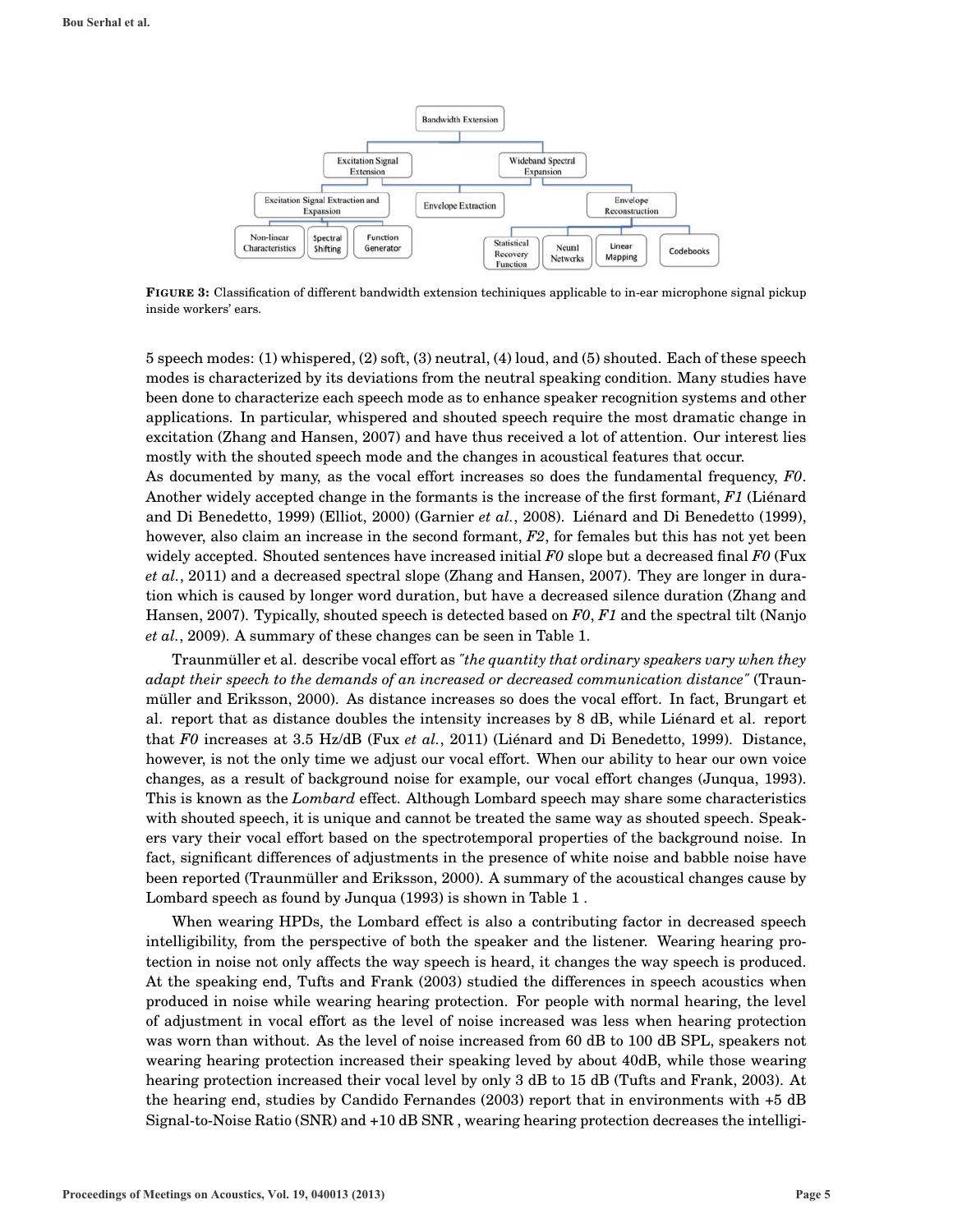| <b>Acoustical Feature</b> | Shouted speech               | Lombard speech                |
|---------------------------|------------------------------|-------------------------------|
| F0                        | Increased frequency          | Increased frequency<br>(more  |
|                           |                              | dominant in male speakers)    |
| F1                        | Increased frequency          | Increased frequency<br>(more) |
|                           |                              | dominant in female speakers)  |
| F2                        | Increased frequency (females | Increased frequency (females  |
|                           | only)                        | only)                         |
| Sentence Duration         | Increased duration           | Increased duration            |
| <b>SPL</b>                | Increased level              | Slightly increased level      |

**TABLE 1:** Summary of acoustical differences between shouted speech and Lombard when compared to neutral speech

bility of speech. However, at -5 dB and -10 dB SNR, wearing hearing protection increases speech intelligibility by up to 10% (Candido Fernandes, 2003). It is also useful to note that studies by Giguère and Dajani (2009) report that persons wearing HPDs prefer an SNR of 13.5 dB when listening to speech in noise. This can be utilized in the experimental procedures as discussed in the next section.

The studied changes that characterize the different vocal efforts could be utilized in our application. However, as can be concluded from the preceding discussion, to correctly make a link between vocal effort and intended communication distance while wearing HPDs in noise, the effects of the Lombard effect along side the occlusion effect must be considered.

#### **ENVISIONED EXPERIMENTAL APPROACH**

In order to reach our goal to provide workers with intelligible communication without compromising their hearing protection through our proposed "Radio Acoustical Virtual Environment", we must answer the following research questions:

- (1) *What is the relationship between vocal effort and communication distance in noise with and without HPDs? What are the changes in relevant acoustical features between the case where HPDs are worn and when they are not?*
- (2) *To what extent does post processing of the IEM speech enhance intelligibility? Are there ways to train a speaker in noise to further enhance intelligibility?*

To answer the questions above, several tests must be performed on a large control group of human subjects for data collection. Below, is a list of tests that we anticipate could be helpful in advancing our research. For the following tests the speaker will be in a quiet environment but exposed to background noise through the in-ear device and asked to communicate at different levels of this background noise. This will leave the OEM free of noise enabling it to pick up a clean speech signal. Since the transfer function between the IEM and REF will always be the same, the respective IEM level can be figured out from the found REF signal. The control group for theses tests will consist of normal hearing people and have an equal number of females and males. There are two main types of tests that we envision carrying out:

(1) The first test will involve two normal hearing human subjects. One subject will be assigned as the speaker the other subject will be assigned as the listener. The speaker will be asked to relay a set of actions to the listener, for example, *"Pick up the hammer"*. The listener will have to correctly perform the requested action. Once the listener is successful the speech from the speaker is saved for analysis and annotated with the distance between speakers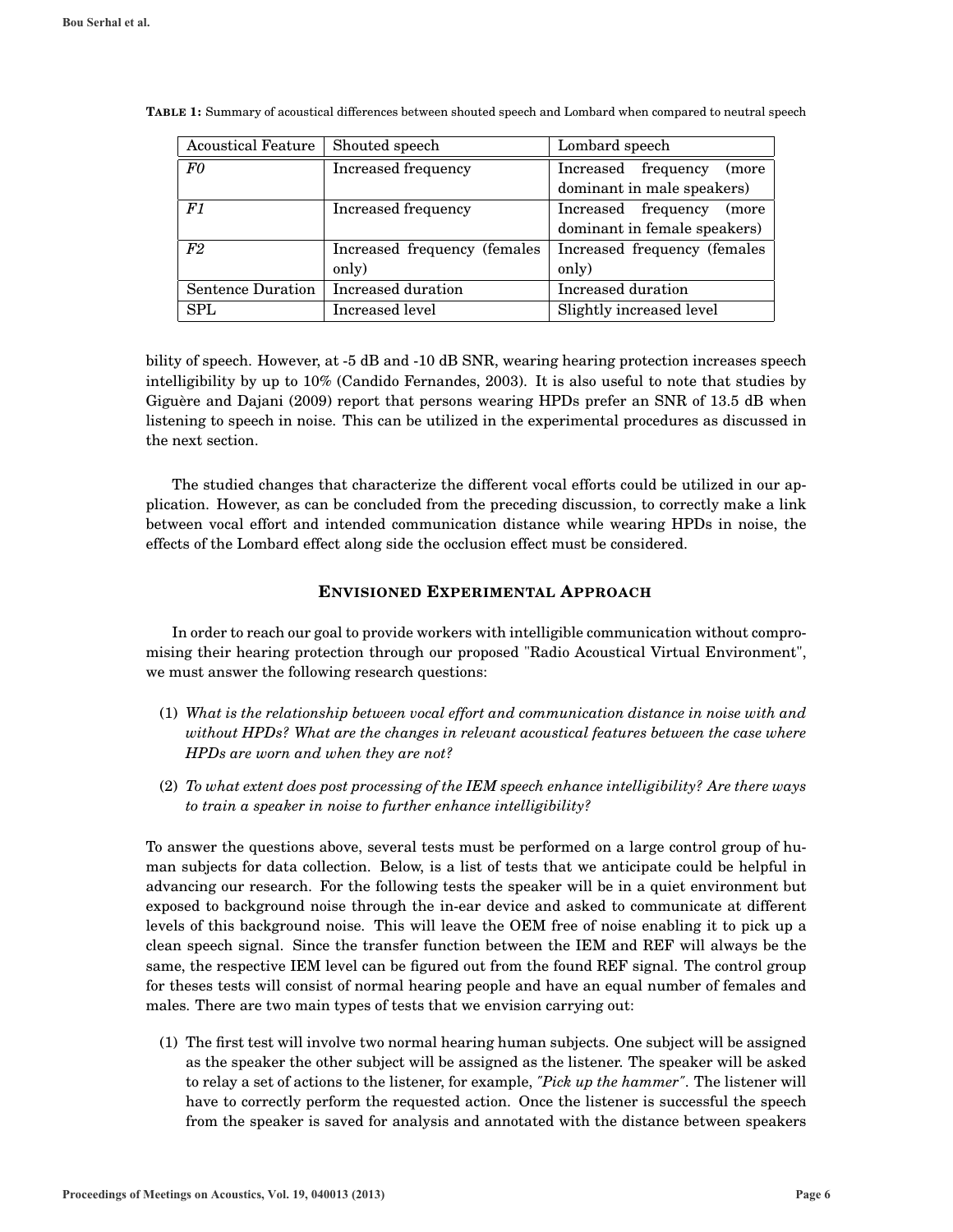and level of background noise. The same test will be repeated for multiple speakers and listeners, with and without hearing protection, in silence and different levels of background noise.

(2) The second test will utilize a moving cardboard target (equipped with a measurement microphone) that, again gradually moves farther away. At a fixed background noise level the speaker will be asked to speak so that her/his speech is intelligible to the moving target. Using objective speech intelligibility measures such as the one presented by Giguère *et al.* (2009), the speaker will receive a cue of whether or not the information was understood by analysis of the measurement microphone signal. The speaker's own speech will be played back to them and the speaker will be asked to adjust their speech to make it more intelligible.

Each test will contribute to a certain aspect of our research. The first test will help us collect the necessary data to map vocal effort and variations in relevant acoustical features of speech, with and without the use of HPDs, to intended communication distance. This test will also allow us to assess what acoustic features of speech are robust enough to be used in coding the vocal effort. An interesting consideration is the SPL of the speech. Conventionally SPL is not used to characterize different levels of vocal effort because of the unfixed position of the microphone. However, in our application the microphone location is stationary and could be used along with other features to code the vocal effort. The second test could indicate whether training a speaker how to speak in noise could further increase the intelligibility. It could also provide significant data on how much facial cues and gestures from a human listener are useful to the speaker and the listener. For example, Erber (1969) reports that lip reading in -10 dB SNR can increase speech intelligibility in noise by about 60%.

At the conclusion of these tests we envision producing a relationship as portrayed in Figure 4. The green blocks represent distances where speech is intelligible for the given vocal effort and background noise level. The yellow blocks represent areas of reduced intelligibility or areas where intelligibility is achieved only with reinforcement from facial cues or gestures. Red blocks represent areas where speech is unintelligible. Note, the numbers in this table are strictly for illustrative purposes and do not yet come from research data. Once this table is compiled, the vocal effort of the speaker may be coded and sent to an appropriate radius of intended listeners through an *ad-hoc* radio system such as cognitive radios (Li *et al.*, 2011). Figure 5 demonstrates the anticipated performance of RAVE. If a worker is speaking at 70 dBA SPL in a quiet environment the radio signal will be transmitted to anyone within a 20 m radius. As the level of noise increases and the vocal effort of the speaker remains constant the transmitting distance will decrease. Therefore, in an extremely noisy environment the transmitting distance of the radio will only be 5 m to compensate for such phenomena as the Lombard effect.



**FIGURE 4:** Illustrative table of relationship between vocal effort and communication distance in the presence of background noise while wearing HPDs.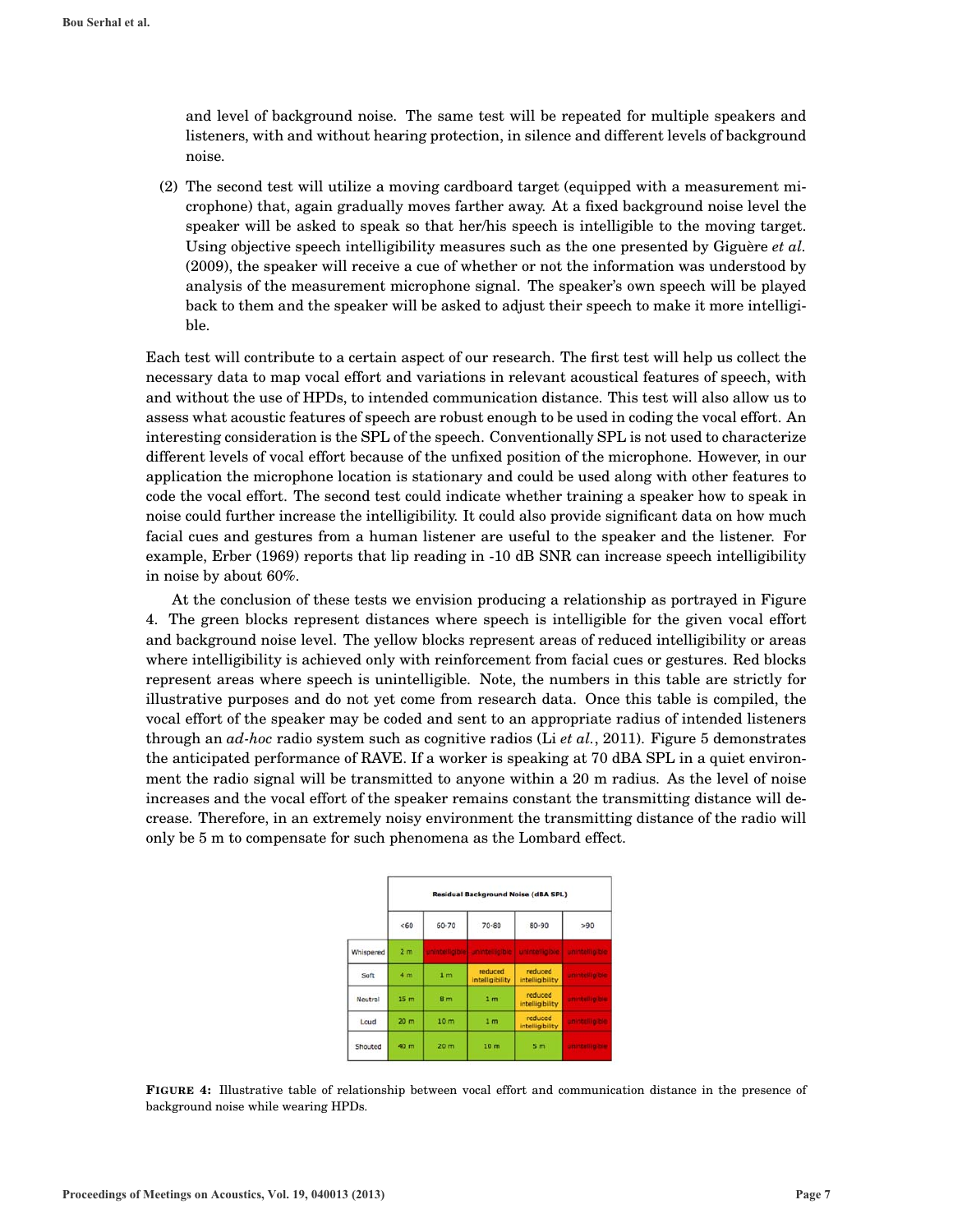

**FIGURE 5:** Illustration of functionality of RAVE. The green and red lines represent the areas where the signal is transmitted and not transmitted, respectively.

#### **CONCLUSIONS**

Good hearing protection is currently achieved at the cost of decreased communication while good communication is achieved at the cost of jeopardizing good hearing protection. Providing workers with satisfactory hearing protection and communication is still difficult and requires the compromise of one or the other. In this paper, we propose a new distance sensitive protocol that provides intelligible speech to workers wearing hearing protection. Using changes in acoustical features of speech the vocal effort will be coded and the speech signal will be sent in a way that mimics a natural acoustical environment. The "Radio Acoustical Virtual Environment" discussed will allow workers to communicate without the need to remove their HPDs and without having to move closer to their listener. Undisturbed speech from inside the ear canal will be captured and transmitted over wireless radio to the remote listener. The transmitted signal will only be received by listeners within a given spatial range, this range depending on the user's vocal effort and background noise level. Providing workers with such a device will enhance their work experience and potentially promote the use of HPDs in noisy work environments.

#### **ACKNOWLEDGMENTS**

The authors would like to thank Sonomax Technologies Inc. and its *Sonomax-ÉTS Industrial Research Chair in In-Ear Technologies* (CRITIAS) for their financial support. The authors also acknowledge the financial support from MITACS- Accelerate research internship program.

#### **REFERENCES**

Berger, E. (**2003**). *The noise manual* (Aiha).

- Bernier, A. and Voix, J. (**2010**). "Signal characterization of occluded ear versus free-air voice pickup on human subjects", Canadian Acoustics **Vol. 38**, pp. 78–79.
- Candido Fernandes, J. a. (**2003**). "Effects of hearing protector devices on speech intelligibility", Applied Acoustics **64**, 581–590.

Cheng, Y., O'Shaughnessy, D., and Mermelstein, P. (**1994**). "Statistical recovery of wideband